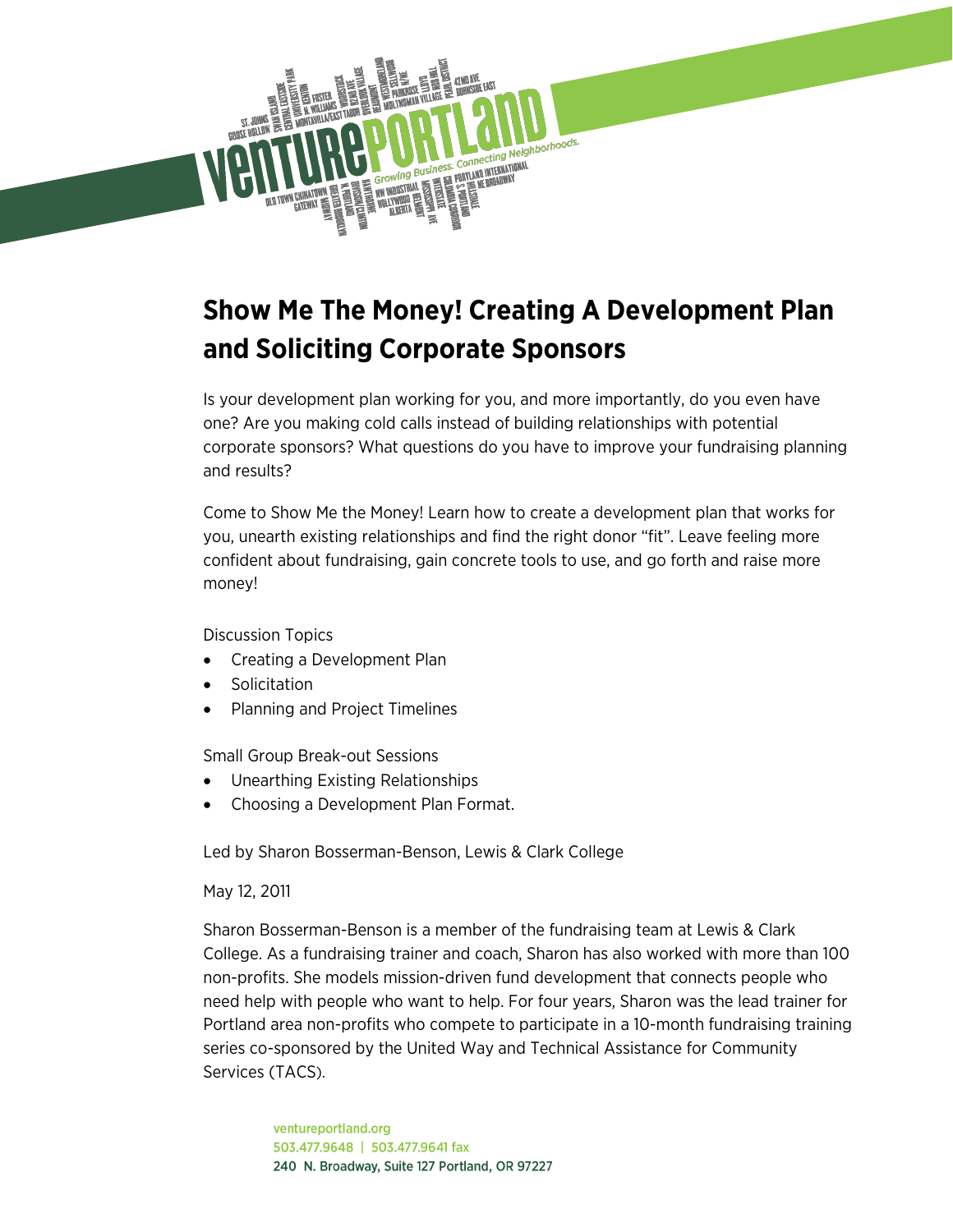### **Development Plan FAQ**

### **What is a development plan?**

- Roadmap for staff and volunteers to follow in order to raise money
- A method to fund-raising madness
- Covenant between staff and volunteers that prevents wayward fund raising
- A thoughtful approach to keeping donors engaged
- Answers the question: what resources do we need to accomplish our mission?

### **What are the components of a successful development plan?**

- Realistic goals that align with budget
- Shared responsibility
- Board commitment
- Built-in accountability mechanism (who is responsible?)

### **What are the elements of a development plan?**

- Summary of goals
- Detailed list of prospects
- Solicitation and cultivation schedules
- Reporting mechanism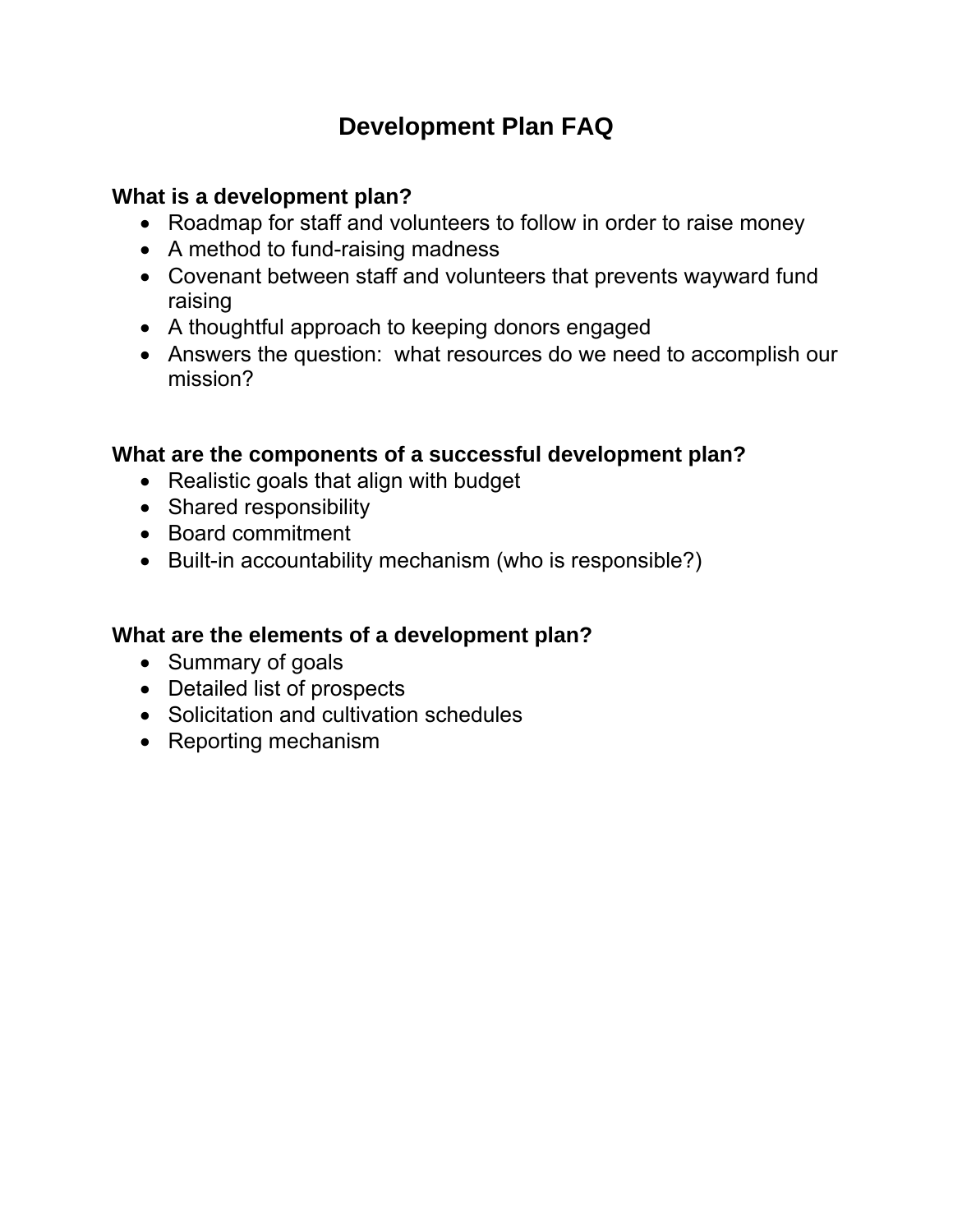# **When Self-interest is OKAY**

#### *Business Needs and Non-profit Opportunities*

#### **Selected business needs:**

- To sell product or service
- To be regarded as a "good corporate citizen/neighbor"
- To have happy/productive employees

#### **Selected corporate giving methods:**

- Give money/product away ("giving back to the community")
- Volunteer/team building/employee morale booster events
- Workplace giving campaigns
- Employee-directed giving

#### **Selected Business District needs:**

- Strong, active membership
- Event and/or marketing funds
- Dynamic on-line presence
- Inexpensive (or free!) access to products and/or services

#### **Selected business district benefits to corporate donors**

- Sponsorship recognition/ "good corporate citizen" credibility
- Cooperative marketing/advertising
- Increased business district traffic
- Volunteer/team building/employee morale booster events

Aside: When and how to say "no thanks"

Saying "no" nicely:

"Thank you for thinking of us. Although your offer to discuss your product and offer a discount is generous, we don't allow sales pitches at our membership meetings.

Redirecting volunteers to priority projects:

"Thank you for thinking of us. We don't need office volunteers right now. However, we are planning a major event and could use help passing out maps. Remember: *Thank* and *refer* and offer another project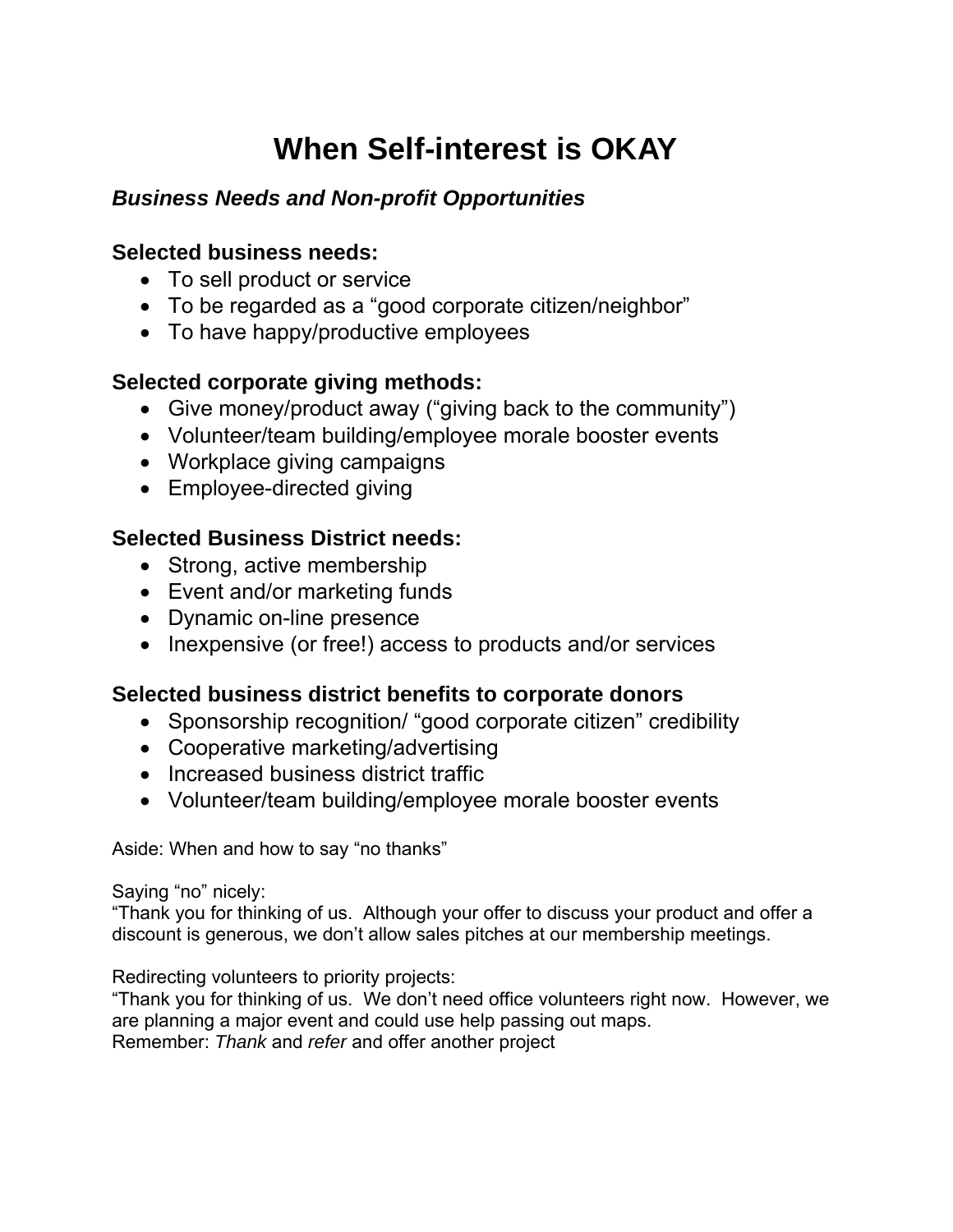### **Ask Script: Personal Visit to Small Business**

Background: Designed for solicitation of neighborhood businesses. Try to keep the conversation broad-based (don't immediately ask for pizza if you can get a cash gift instead) and win-win by offering to be a resource. Take with you a formal request on letterhead to leave behind.

Hi, I'm  $\Box$  is a board member at  $\Box$ 

We (describe in one sentence your work) \_\_\_\_\_\_\_\_\_\_\_\_\_\_\_\_\_\_\_\_\_\_\_\_\_\_\_\_\_\_\_\_\_\_\_\_.

I want to invite you to one of our events (give information). I wanted also to ask if you might consider talking to me about partnership opportunities. Is this a good time?

(if no) When would be a good time? Who is the appropriate person to talk to? (negotiate and settle on a time)

(if yes) Great. We are looking for business sponsors and in return would advertise your business. Here's how many people we could reach:

We serve \_\_\_\_\_\_\_\_\_\_\_\_\_\_\_\_\_\_\_\_\_\_\_\_\_\_ each year

We partner with

Our newsletter and website reach

Each of these groups that I mentioned includes some of your customers and the rest are potential customers. Is sponsorship something you might consider?

(if yes) Great! Let me tell you about our sponsorship levels....

What sounds doable for you?

I would be happy to send a formal request in writing or an invoice for your check processing. Which would you prefer?

(if no) I understand. Is there any other way you could see yourself being involved, such as a gift of a product? We need

Are there other businesses that you think I should call? Can you join us at our next event?

Thank you!!!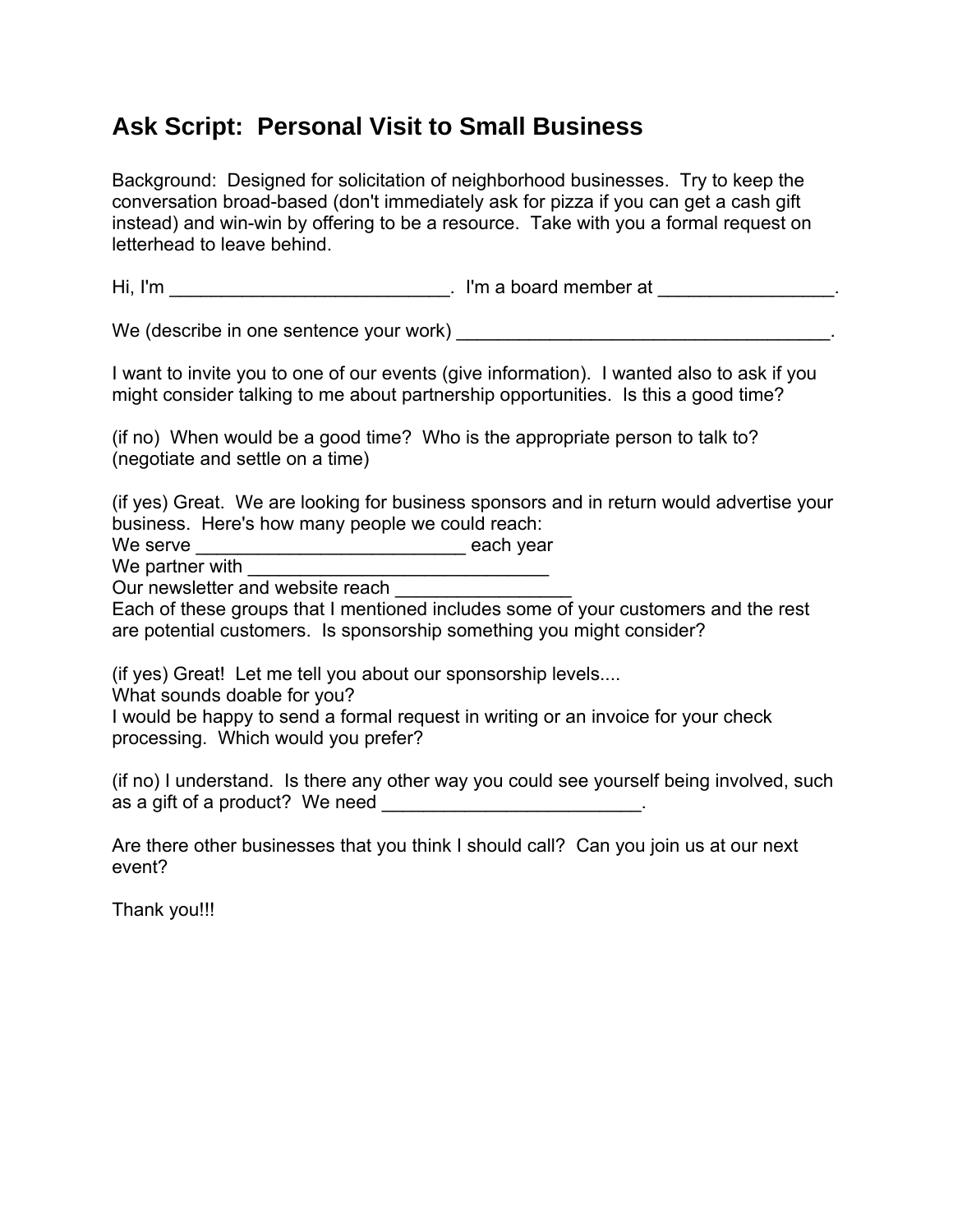### **Unearthing Existing Relationships**

So you think you don't have any leads on prospective donors? Think again! Use this tool to unearth existing relationships that require no cold-calling. List your current supporters/relationships. **It is important to name names.** Also, list what these supporters have in abundance. Individual donors are funding sources: list top 10 donors and what they have in abundance on the back (refer to profile).

A. Funding Sources **Abundance of ?**<br>(example: Jean, staff at County office) **Abundance of State 3 and State 3 and State 3 and State 3 and State 3 and State 3 and State 3 and State 3 and State 3 and State 3 and State 3 and** (knowledge of community need; connections to other county departments/sources of funding B. Vendors, Contractors<br>(example: John the printer) (printing supplies, fishing gear) C. Financial Institutions (example: Rick the banker) (money to lend/mandated loans to affordable housing; customers; employees; work) D. Neighbors<br>(example: Frank at Big O Tires) E. Partners (example: Susan at St. Mark's church) (ministries/volunteers; parishioners; guilt; school kids)

## F. Agency health care provider (example: Jane at Kaiser)

G. Volunteers

#### H. Corporate connections via employees

(example: Tim on staff is married to Jill who works for Nike) (Nike employee store access; matching gift funds;

(employees, doctors, dentists, \$ in corporate giving account)

(examples: Joe who helps with bulk mail) (time, needs to be needed, clerical skills, retired executive)

corp pressure to volunteer)

I. Personal relationships (family, friends, neighbors, school parents) (example: Mom) (retired teacher, time to shop, traveler)

(tires: mechanics/employees on minimum wage)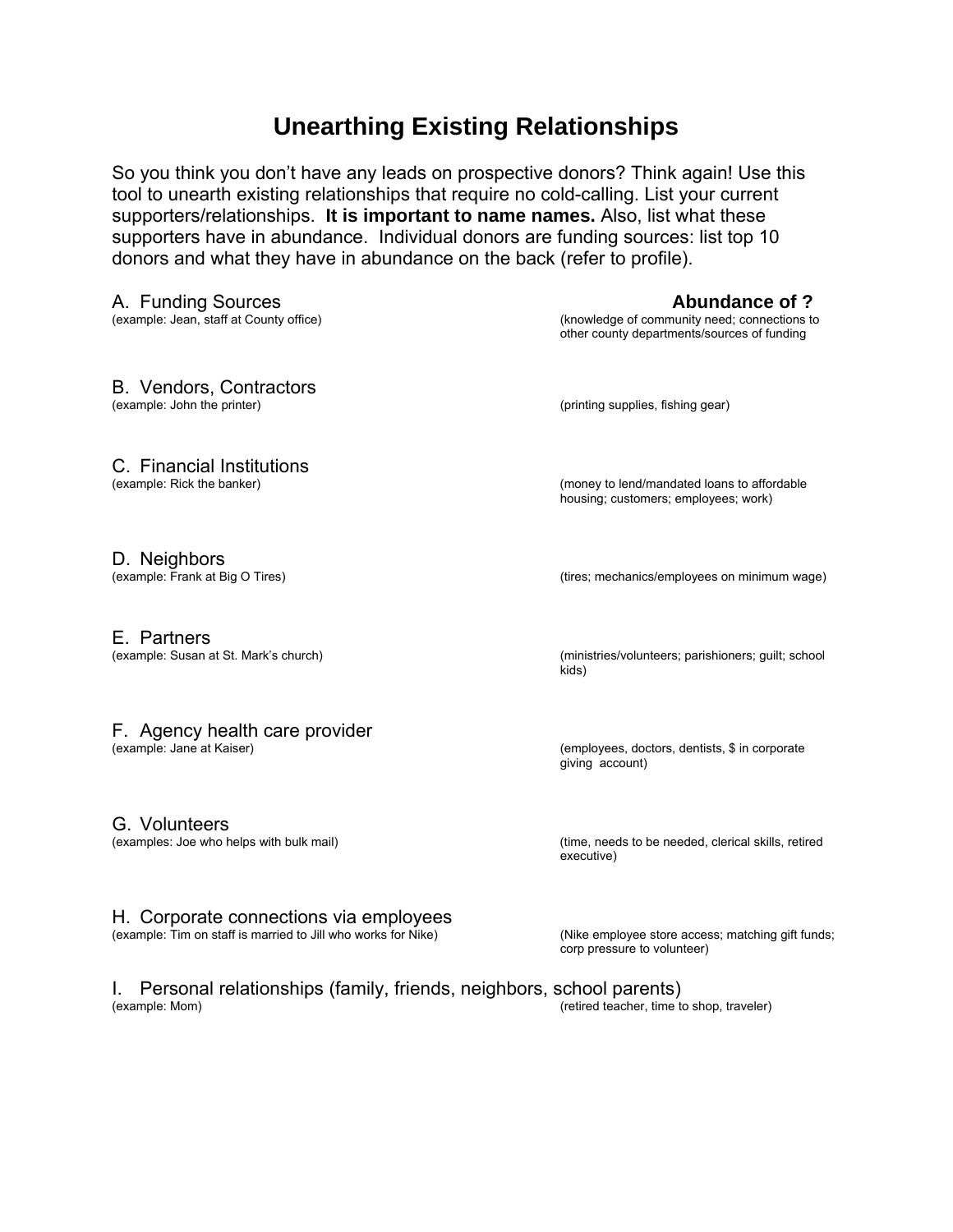# **Know Your Donor/Find the "Fit"**

Gather information from the prospective donor by touching base on each one of these items during your conversation. Add follow-up questions. Take notes.

- Thank them for their past support (of your organization or another)
- How did you get involved with us? and/or How do you think we are doing? **LISTEN**
- Are there aspects of our work that you most identify with? **LISTEN**
- What types of (other) community work are you involved with? Why did you choose these groups? **LISTEN**
- Is there anyway you could see yourself becoming more involved with us? For example (mention opportunities that might fit with their interests). Are there others you know who might be interested in our work? **LISTEN**
- Consider concluding by asking if they would consider getting together to further explore some of these possibilities. Face to face meeting on their turf is best.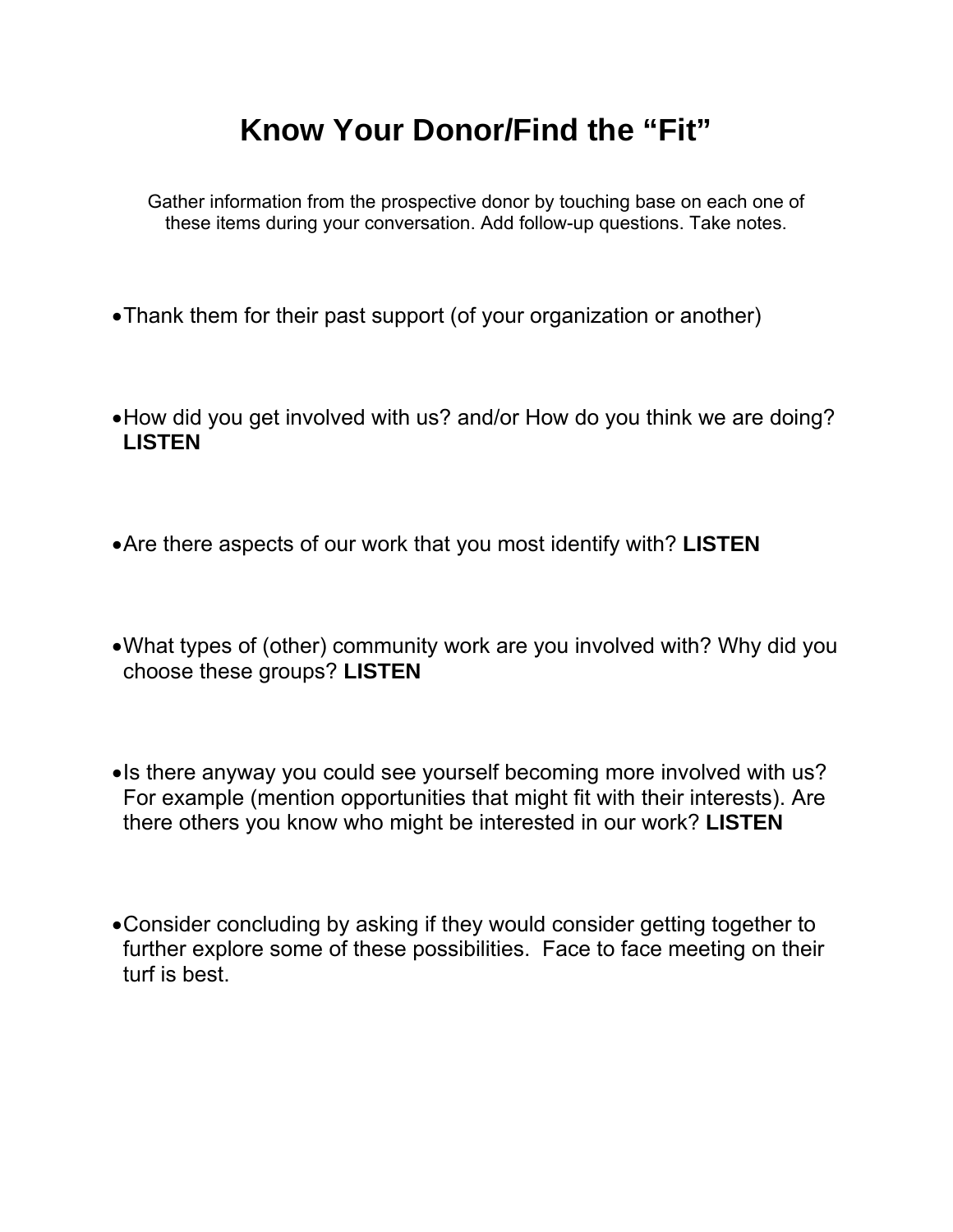## **Using a Gift Chart for planning**

- 1. Start with your need/budget. Enter in bottom, right-hand corner
- 2. Look at giving from former years; identify levels and sources. Then, add levels of giving to chart.
- 3. Rule of thumb: if you ask four people for money,
	- 2 will say "no"
	- 1 will give you less
	- 1 will give you what you asked for

So, you need to ask 3-4 times as many people as you expect to give. Likelihood of giving increases if you are asking current donors (renewals).

4. Match you need/budget/totals

| Sample Gift Table |                |         |                                              |          |  |  |
|-------------------|----------------|---------|----------------------------------------------|----------|--|--|
|                   | <b>Ask</b>     | Receive | Source                                       | Total    |  |  |
| \$5,000           | $\overline{2}$ | 2       | In-kind school<br>dist., cash from<br>found. | \$10,000 |  |  |
| \$1,000           | 5              |         | Businesses,<br>service clubs                 | \$1,000  |  |  |
| \$500             | 10             | 6       | <b>PTCs</b>                                  | \$3000   |  |  |
| \$250             | 10             | 3       | Businesses,<br>service clubs                 | \$750    |  |  |
| \$100             | 20             | 5       | <b>Volunteers</b>                            | \$500    |  |  |
| \$50              | 100            | 10      | Volunteers,<br>friends                       | \$500    |  |  |
| \$25              | 100            | 10      | Volunteers,<br>friends                       | \$250    |  |  |
| <b>Need</b>       |                |         |                                              | \$16,000 |  |  |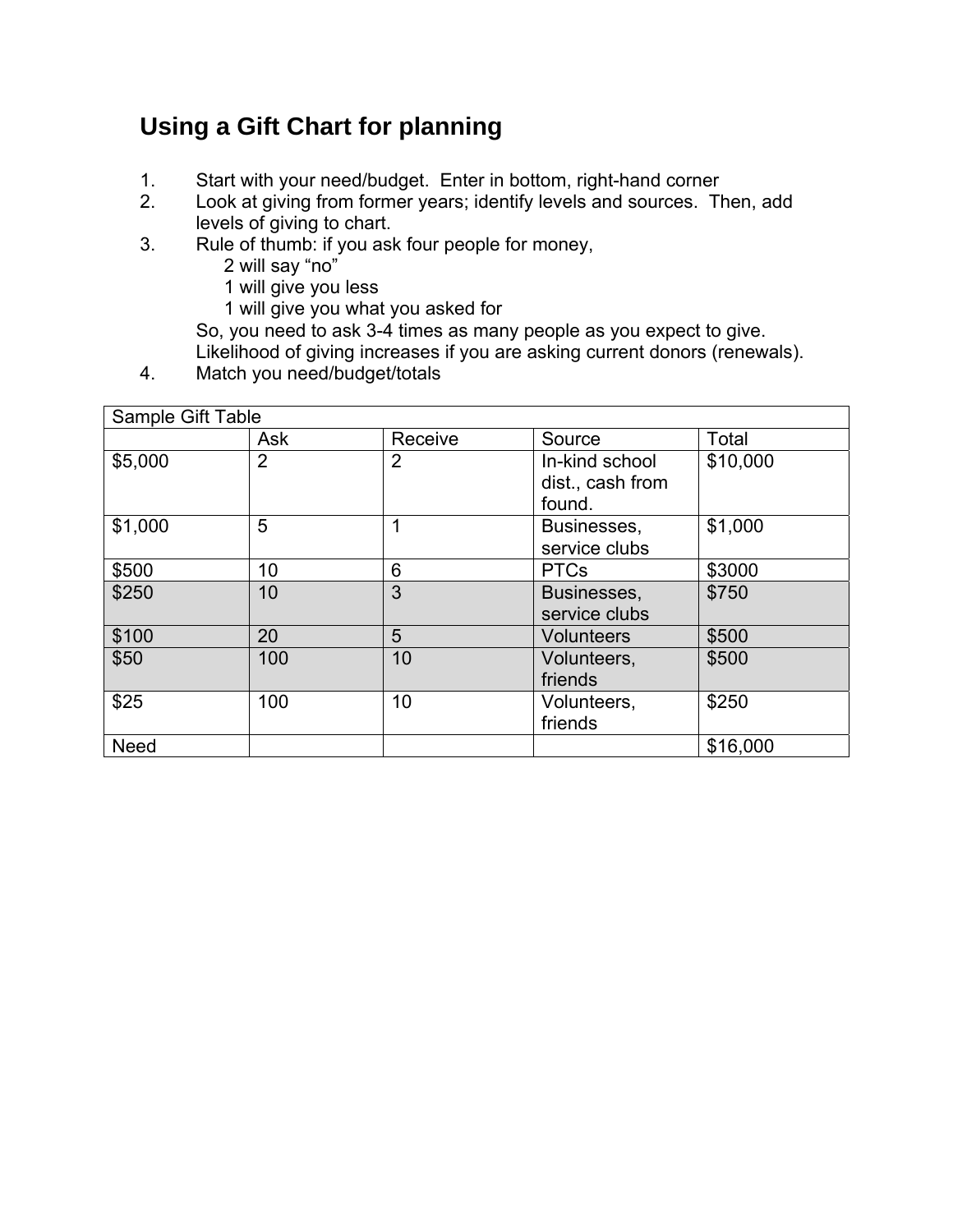## **Project Timeline**

Deadline:\_\_\_\_\_\_\_\_\_\_\_\_\_\_\_\_\_\_\_\_\_\_\_\_\_\_\_\_\_ Project Manager: \_\_\_\_\_\_\_\_\_\_\_\_\_\_\_\_\_\_

Project:

□ This project ties to section \_\_\_\_\_\_ of our strategic/development/business plan and has been approved by the staff/board as a priority

 $\mathcal{L}_\text{max}$  and  $\mathcal{L}_\text{max}$  and  $\mathcal{L}_\text{max}$  and  $\mathcal{L}_\text{max}$  and  $\mathcal{L}_\text{max}$  and  $\mathcal{L}_\text{max}$ 

| <b>Action Item</b> | <b>Deadline</b> |
|--------------------|-----------------|
| 1.                 | (week)          |
| 2.                 | (week)          |
| 3.                 | (week)          |
| 4.                 | (week)          |
| 5.                 | (week)          |
| 6.                 | (week)          |
| 7.                 | (week)          |
| 8.                 | (week)          |
| 9.                 | (week)          |
| 10.                | (week)          |
| Project completed  | (week)          |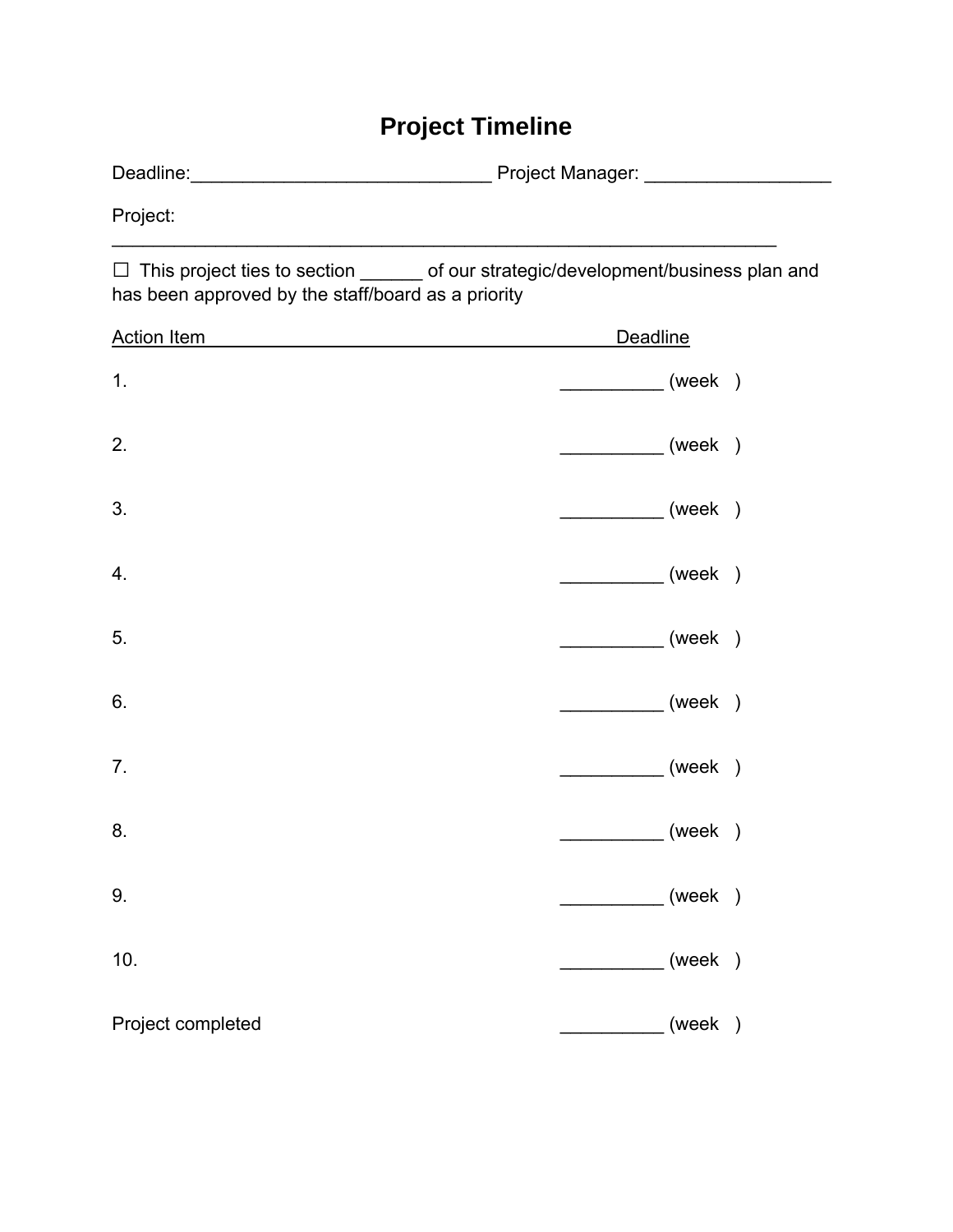#### **SAMPLE Development PLAN**

#### **Goals**

Goal #1: Steady Funding Base to ensure long-term financial viability of program Goal #2: Increase funding base to better support volunteers

#### **Objectives**

Maintain: school district and foundation support; business support Steady: parent club support Increase: individual support

#### **Strategies**

Set contribution goals and timelines for each support group Undertake solicitation and cultivation activities for each support group Monitor progress, refine goals and activities

| n monclary goals. Oommodion goals by support group |           |           |        |        |        |        |
|----------------------------------------------------|-----------|-----------|--------|--------|--------|--------|
|                                                    | last year | this year | year 1 | year 2 | year 3 | year 4 |
| Individuals                                        | 1,542.00  | 188.00    | 465    |        |        |        |
| <b>Businesses</b>                                  | 350.00    | 456.00    | 3,700  |        |        |        |
| Foundations                                        |           | 1,000.00  | 1,250  |        |        |        |
| Public, incl.                                      | 4,617.00  |           | 4,617  |        |        |        |
| Gifts in Kind                                      |           | 4,617.00  | 3,150  |        |        |        |
| <b>PTOs</b>                                        | 4,014.00  |           | 1,750  |        |        |        |
|                                                    |           | 1,500.00  |        |        |        |        |
| Service Club                                       |           |           |        |        |        |        |
| Other                                              | 1,561.00  |           | 398    |        |        |        |
|                                                    |           | 1,310.00  |        |        |        |        |
| Total                                              | 12,084.00 |           | 15,330 |        |        |        |
|                                                    |           | 9,071.00  |        |        |        |        |
| Cash/Total                                         | 7,467.00  |           | 7,563  |        |        |        |
| less in kind                                       |           | 4,454.00  |        |        |        |        |

#### **1. Monetary goals: Contribution goals by support group**

| 2. Activity Calendar: Undertake solicitation and cultivation activities for each support |  |
|------------------------------------------------------------------------------------------|--|
| group                                                                                    |  |

|                                  | Jan                 | Feb | Mar | Apr                                                    | May                       | Sept                  | Oct                               | Nov               |
|----------------------------------|---------------------|-----|-----|--------------------------------------------------------|---------------------------|-----------------------|-----------------------------------|-------------------|
| Individuals                      |                     |     |     |                                                        | Volunteer<br>appreciation | Volunteer<br>training | Send<br>annual<br>report          | Holiday<br>Appeal |
| <b>Businesses</b>                | request<br>timeline |     |     |                                                        |                           |                       |                                   |                   |
| Public, inc.<br>Gifts in<br>kind |                     |     |     |                                                        |                           |                       | Send<br>annual<br>report          |                   |
| <b>PTOs</b>                      |                     |     |     | send<br>request<br><b>PTO</b><br>pres, cc<br>principal |                           |                       | send<br>annual<br>report,<br>copy |                   |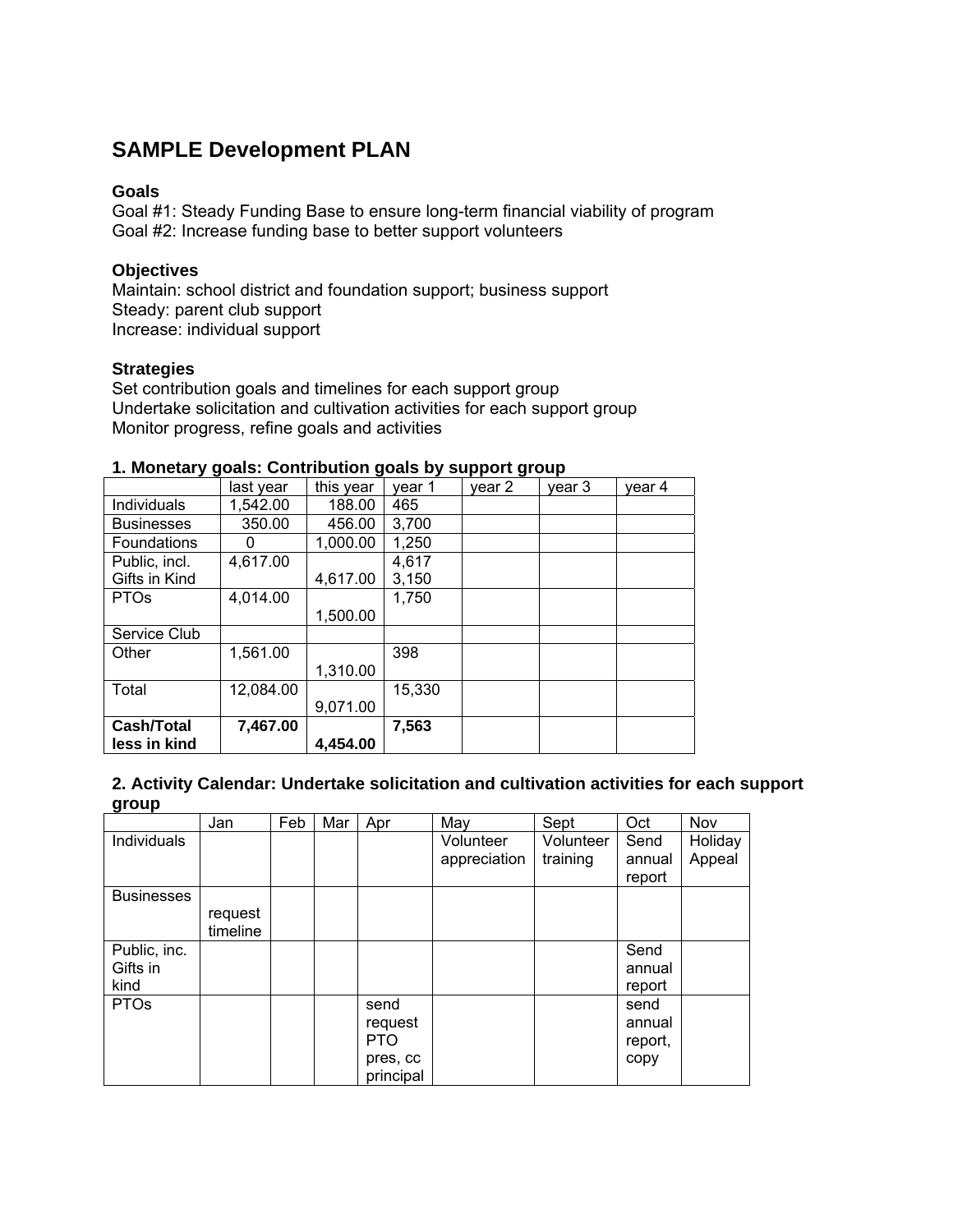#### **3. Detail of solicitations (see attached lists of prospects, request and result) SAMPLE DEVELOPMENT PLAN Forward Stride Summary of Fundraising Goals, Objectives and Strategies**

### **GOAL**

To empower members of the Forward Stride community to participate in friend- and fund-raising efforts that will result in financial and in-kind support of Forward Stride programs that help people with special needs gain independence and confidence through therapeutic recreation.

## **OBJECTIVE**

To facilitate the giving of financial resources and in-kind support, volunteer time, and pro-bono services to the programs of Forward Stride from "partners" (people who value our mission), including, individuals and families (including our students and their families and relatives), the therapeutic recreation community, service groups, businesses, foundations, government sources, and medical and social service groups that with work with our students.

## **STRATEGY/APPROACH**

To implement a mission-driven, partnership-based solicitation and stewardship model emphasizing personal relationships with community members who value therapeutic recreation. Please see the attached monetary goals and strategies that will be realized by embracing the following fundraising approach:

- **Spend most of our fundraising energy on individuals and families who are aligned with our mission.** Update, refine and expand our donor prospect list of people and groups of people who have demonstrated support of our mission. Focus on ten donors or prospective donors who have the most capacity to give, then conduct one-on-one and small group cultivation solicitation and appreciation activities to inform, involve, solicit and thank these donors and friends.
- **Align Forward Stride with businesses that share our mission and can substantially support us.** Establish criteria for "strategic partners" and pursue top ten choices within each of the following communities: businesses, civic groups and associations, medical and social service groups that work with our students. Then, pursue opportunities for financial support, volunteerism, in-kind support and probono services by working within partner's existing community outreach structures.
- **Follow a grant proposal submission schedule.** Research private foundation and government sources that fund therapeutic recreation and strategically solicit a limited number of private and public sources.
- **Carefully choose community awareness opportunities that make good use of our time.** Provide opportunities for the greater community to participate in the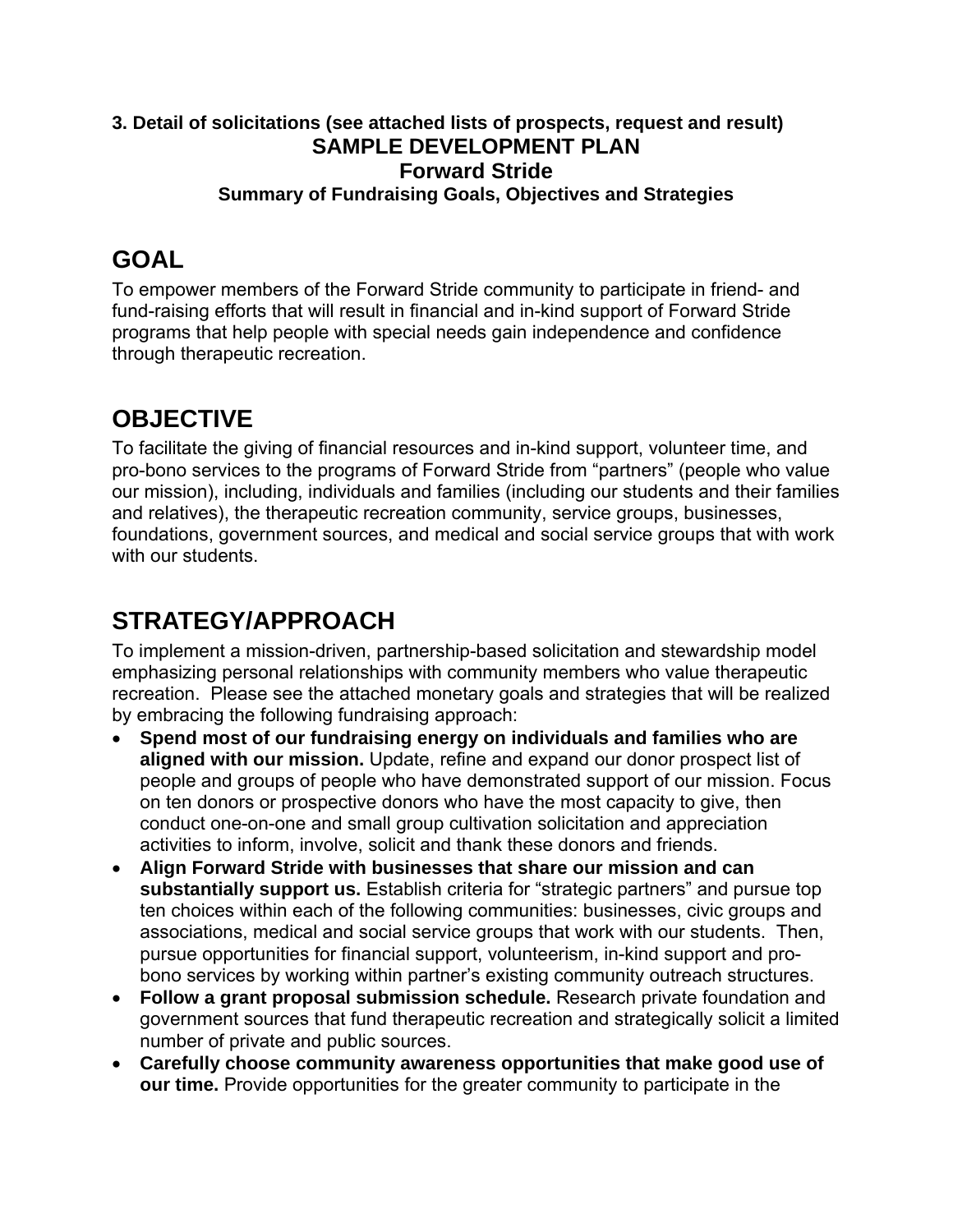mission by learning and giving via a limited number of strategic, public awareness type opportunities.

### *Development Plan for Forward Stride*

Overall Goal: **Annually raise a minimum of \$55,000** in cash, and additional funds in pledges, to support Forward Stride in our efforts to help people with special needs gain independence and confidence through therapeutic recreation.

### **Goal #1: Annually raise \$10,000+ from individuals and families**

#### **Timeline: Years 1, 2 and 3**

Strategies: Design and implement gift club program focusing on multi-year pledges and stewardship. Solicit prospective donors one-on-one and via a mission-driven fundraising event that introduces the gift club. Prospective donor list to begin with:

- *Board members*
- *Current and former staff*
- *Current and former volunteers*
- *Current and former parents and relatives of students*
- *Past donors and their referrals*

Examples of gift/pledge amounts needed to meet \$10,000 goal:

- *1 pledge of \$10,000 (5-year pledge that yields \$2,000 annually)*
- *5 pledges of \$5,000 (5-year pledges yielding \$5,000 annually)*
- *10 pledges of \$500 (5-year pledges yielding \$1,000 annually)*
- *40 gifts of \$50 each (yielding \$2,000)*

### **Goal #2: Annually raise \$30,000+ from private foundations**

#### **Timeline: Years 1, 2 and 3**

Strategies:

- Research and build list of 20 potential foundation supporters; establish and implement a proposal submission calendar; submit annually at least \$100,000 in requests in hopes of generating \$30,000 in grant monies.
- Create tools to streamline proposal writing and submission process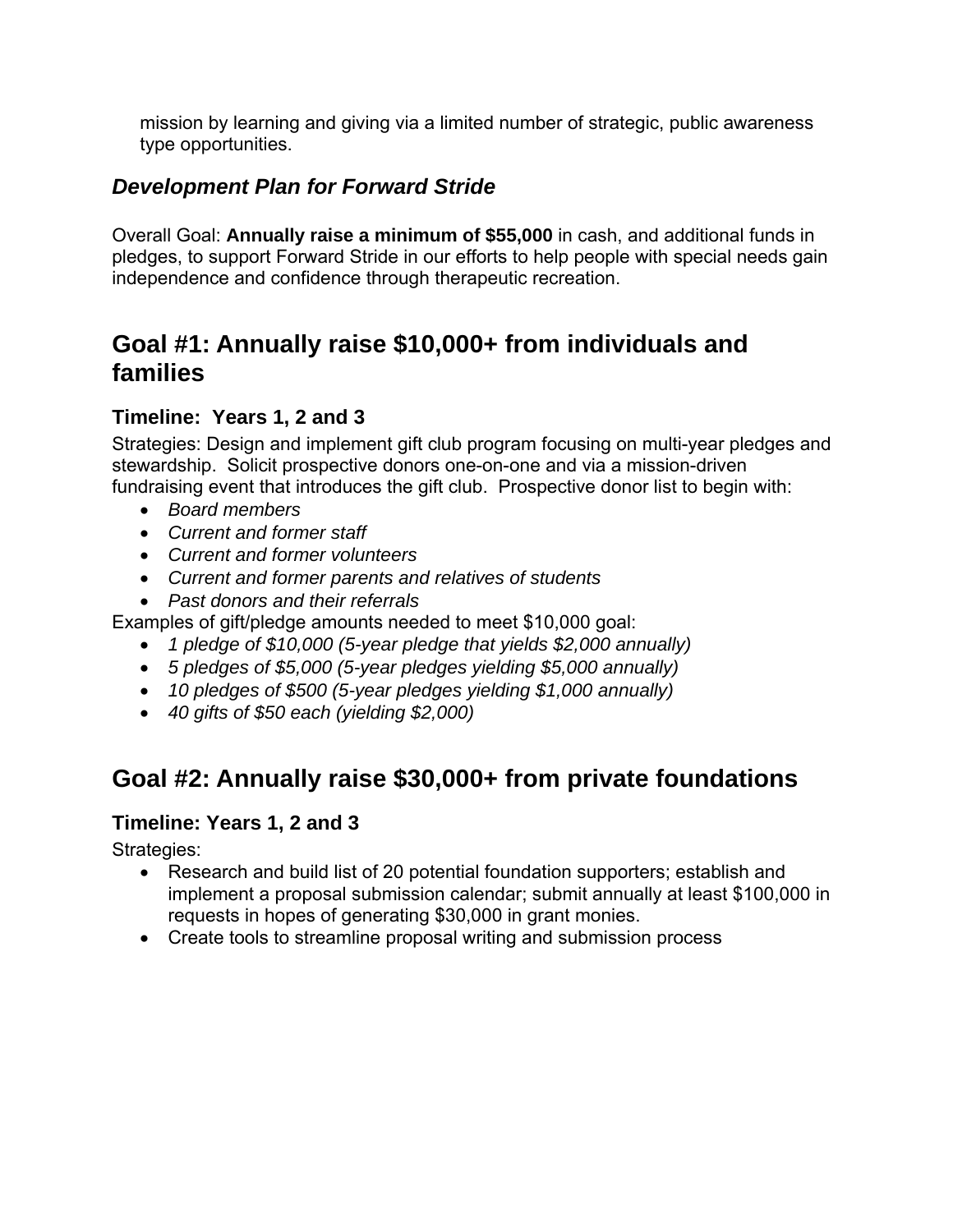### **Goal #3: Annually raise \$12,000+ in in-kind gifts and services**

#### **Timeline: Years 1, 2 and 3**

Strategies: Refine process for documenting current in-kind giving. Encourage further inkind gifts by keeping wish lists current. Include in-kind donors in gift club recognition efforts.

### **Goal #4: Annually raise \$4,000+ from businesses**

#### **Timeline: Years 2 and 3**

- Establish criteria for "business partners" and build relationships with ten businesses with the most capacity to give
- Work within business partners' existing community involvement structures and activities to identify and capitalize on win-win opportunities, including employee giving campaigns, employee volunteer days, matching gift programs, in-kind gifts, and corporate grants.

Work with ten partners in order to secure 4 gifts of \$1,000 or more

### **Goal #5: Annually raise \$1,500+ from community groups**

#### **Timeline: Year 3**

Strategies: Present annually to nine selected riding associations, civic, volunteer and community groups, and medical and social service groups that work with our students, and request support (outright gifts or proceeds from one of their events).

### **Goal #6: Annually raise \$5,000+ from public sources**

#### **Timeline: Year 3**

Strategies: Meet with public officials and /or staff from city, county and state governments regarding special education funding that might be directed to Forward Stride. Respond to three "request for proposals" in order to secure one contract for \$5,000.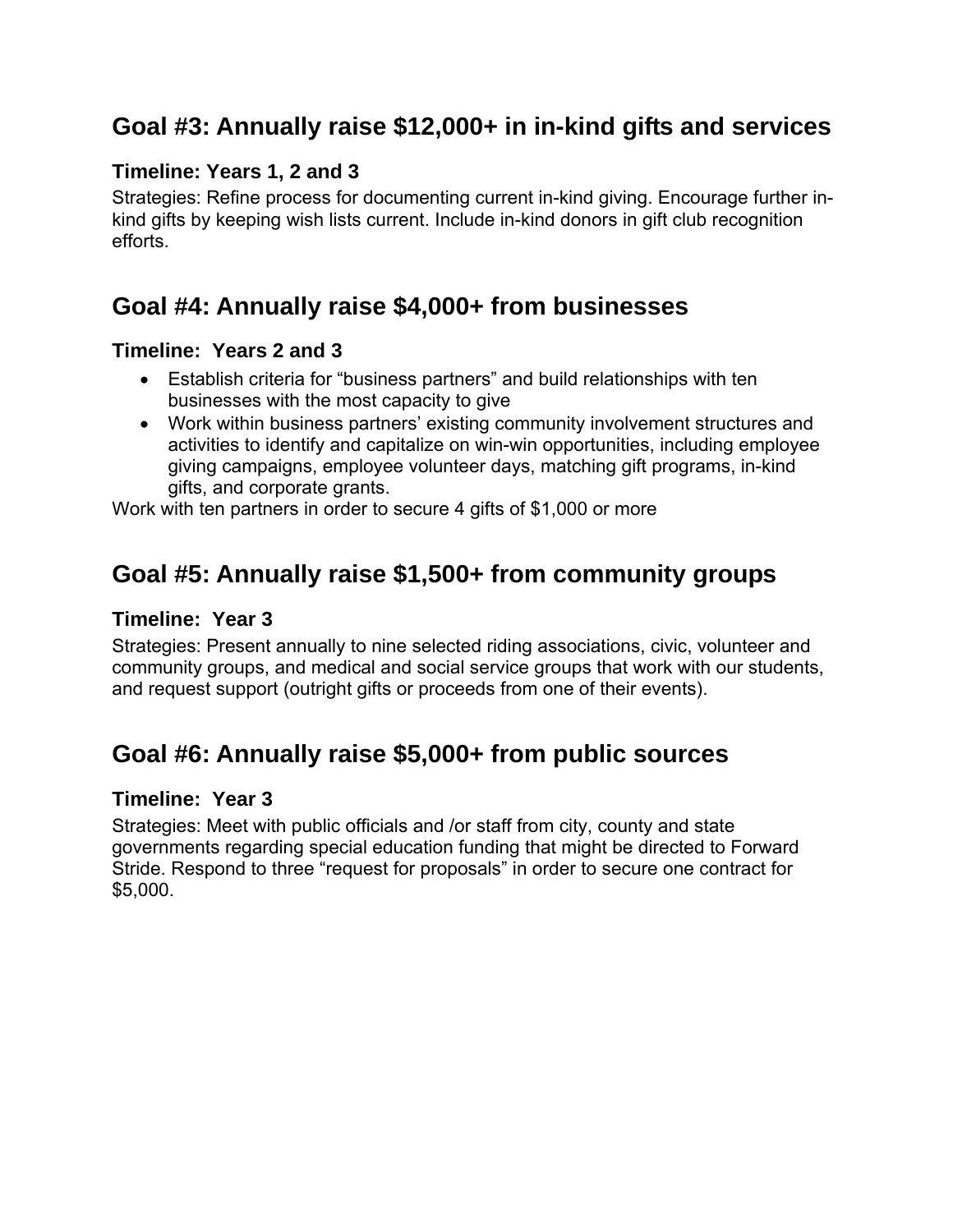### DRAFT 7/28/05 Fund Development Plan (Assumes Budget of \$289,202)

| $%$ of<br><b>Budget</b> | Donor Type &<br>Goal               | <b>Strategy</b>                                                          | <b>Activity</b>                                                                          | <b>Purpose</b>                  | Who                        | When                               | <b>Results</b><br>thru<br>5/15/05 |
|-------------------------|------------------------------------|--------------------------------------------------------------------------|------------------------------------------------------------------------------------------|---------------------------------|----------------------------|------------------------------------|-----------------------------------|
|                         |                                    |                                                                          | Upgrade Major (>\$500) Donors<br>Goal\$3,000                                             | Upgrade<br>donors               | <b>Board members</b>       | <b>Begin Sept</b>                  | n/a                               |
|                         |                                    | <b>Undertake New</b>                                                     | <b>Upgrade Board Donors</b><br>Goal\$3,000                                               | Upgrade<br>donors               | <b>Board members</b>       | Sept, Oct                          | <b>Need to</b><br>research        |
|                         |                                    | <b>Activities</b><br>\$11,250                                            | <b>Contacts for new board</b><br>members Goal\$3,000                                     | <b>Acquire</b><br><b>Donors</b> | <b>New members</b>         | <b>Sept, Oct</b>                   | n/a                               |
|                         |                                    | <b>Upgrading</b>                                                         | New contacts for all members<br>Goal\$2,250                                              | <b>Acquire</b><br><b>Donors</b> | <b>Board members</b>       | <b>Begin Sept</b>                  | n/a                               |
|                         |                                    | major donors<br>will shift their                                         | <b>On-line Donations</b>                                                                 | Retain &<br><b>Acquire</b>      | <b>Tech consultant</b>     | <b>Begin summer</b>                | n/a                               |
|                         | Individual<br>Contributions        | donations<br>away from<br>previous<br>activities)                        | <b>Spring Event</b><br>Goal <sub>22222</sub>                                             | Retain &                        | <b>Board/VISTA</b>         | Spring 2006                        | 03-04<br>event<br>\$9600          |
|                         | \$96,850                           |                                                                          |                                                                                          |                                 |                            |                                    |                                   |
| 33%                     |                                    |                                                                          | <b>Annual Report</b>                                                                     | <b>Retain</b><br><b>Donors</b>  | Kathy/Volunteers           | Aug. 2005                          | n/a                               |
|                         | <b>Results thru</b><br>$5/20/05$ : | <b>Repeat Proven</b><br><b>Activities</b><br>\$73,600<br>All incl. major | <b>Annual Mailer</b><br>Goal: \$45,000                                                   | <b>Retain</b><br><b>Donors</b>  | Kathy/Board/<br>volunteers | <b>Nov. 2005</b>                   | \$43,999                          |
|                         | \$80,066                           |                                                                          | <b>Newsletter</b><br>Goal: \$13,000                                                      | <b>Retain</b><br><b>Donors</b>  | Kathy/volunteers           | <b>April 2006</b>                  | \$11,600                          |
|                         |                                    |                                                                          | <b>House Party</b><br>Goal: \$1,100                                                      | Retain<br><b>Donors</b>         | Dave W.                    | Oct 2005                           | \$1,024                           |
|                         |                                    | donors. Decr.<br>goals if major                                          | <b>Willamette Week Give Guide</b><br>Goal: \$3,500                                       | <b>Acquire</b><br><b>Donors</b> | <b>Staff/volunteer</b>     | <b>Nov-Dec 2005</b>                | \$2,965                           |
|                         |                                    | gifts/<br>upgrades<br>done                                               | <b>United Way Donor Option</b><br>Goal: \$5,000                                          | <b>Retain</b><br><b>Donors</b>  | <b>No Active Role</b>      | Winter 2005                        | \$4,798                           |
|                         |                                    |                                                                          | <b>Unsolicited Gifts.</b><br>Goal: \$6,000                                               | <b>Retain</b><br><b>Donors</b>  | <b>No Active Role</b>      | n/a                                | \$6,225                           |
|                         |                                    | Patient<br>Donations<br>\$12,000                                         | Suggest \$15 per patient<br>donation. Goal: \$12,000<br>$($1,000/mol$ . or $$6.44/pt$ .) | <b>Acquire</b><br><b>Funds</b>  | <b>Clinic Coordinators</b> | <b>Each Clinic</b><br><b>Night</b> | \$6,562                           |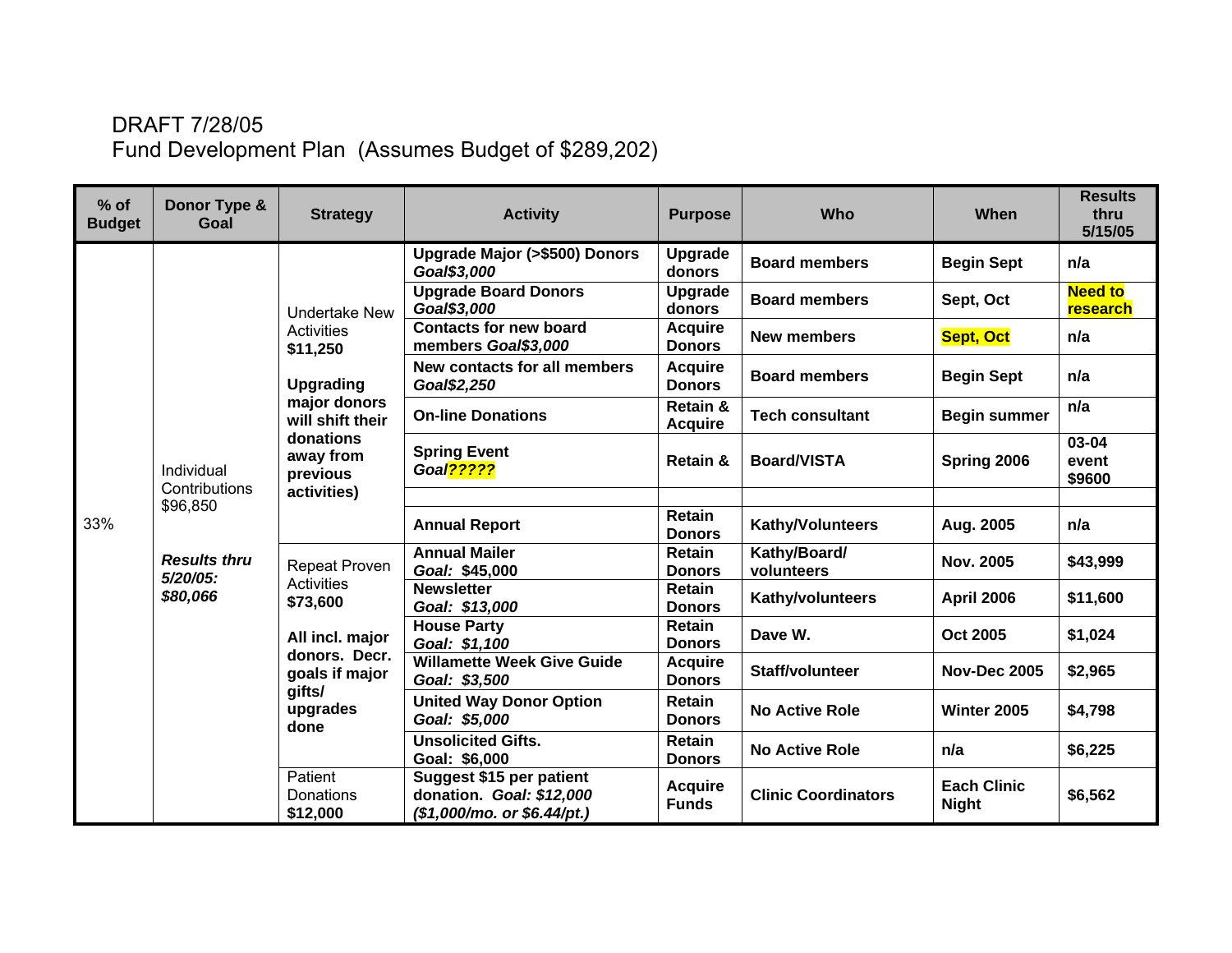|                                                                               |                                                                             | <b>Cultivate New</b>                              | <b>F/U First United Methodist</b>                                                                                                                                                                    | <b>Acquire</b><br><b>Donors</b> | <b>VISTA</b>                                                                                                                                                                  | ?                                                                                                                | n/a                                                                                                                           |
|-------------------------------------------------------------------------------|-----------------------------------------------------------------------------|---------------------------------------------------|------------------------------------------------------------------------------------------------------------------------------------------------------------------------------------------------------|---------------------------------|-------------------------------------------------------------------------------------------------------------------------------------------------------------------------------|------------------------------------------------------------------------------------------------------------------|-------------------------------------------------------------------------------------------------------------------------------|
|                                                                               | Faith Groups/                                                               | Supporters<br>\$2,000                             | Submit requests to new faith<br>communities                                                                                                                                                          | <b>Acquire</b><br><b>Donors</b> | <b>VISTA</b>                                                                                                                                                                  | ?                                                                                                                | n/a<br><b>Committed</b><br><b>Decision</b><br>Pending<br><b>Inquiry</b><br>subm.<br>\$15,000<br>\$5,000<br>\$5,000<br>\$4,000 |
| 4%                                                                            | Associations<br>\$11,000                                                    |                                                   | St. Luke Lutheran Goal: \$3,000                                                                                                                                                                      | <b>Retain</b><br><b>Donors</b>  | <b>VISTA/Bernie</b>                                                                                                                                                           | $\overline{\phantom{a}}$                                                                                         |                                                                                                                               |
|                                                                               | <b>Results</b><br>thru5/20/05:                                              | <b>Sustain Current</b><br>supporters              | <b>Rose City Park Presb.</b><br>Goal: \$300                                                                                                                                                          | <b>Retain</b><br><b>Donors</b>  | <b>VISTA</b>                                                                                                                                                                  | $\overline{\mathbf{?}}$                                                                                          |                                                                                                                               |
|                                                                               | \$10,064                                                                    | \$9,000                                           | Alpha Omega Alpha<br>Goal: \$4,000                                                                                                                                                                   | <b>Retain</b><br><b>Donors</b>  | <b>VISTA/Jim</b>                                                                                                                                                              | Spring 2006                                                                                                      |                                                                                                                               |
|                                                                               |                                                                             |                                                   | <b>Internal Medicine Interest Grp</b><br>Goal: \$1,700                                                                                                                                               | Retain<br><b>Donors</b>         | <b>VISTA/Jim</b>                                                                                                                                                              | <b>May 2006</b>                                                                                                  |                                                                                                                               |
| Foundations<br>\$120,000<br>41%<br><b>Results</b><br>thru5/20/05:<br>\$43,274 | Multi-year                                                                  | <b>Oregon Community</b><br>Foundation-\$50,000    |                                                                                                                                                                                                      | n/a                             | n/a                                                                                                                                                                           |                                                                                                                  |                                                                                                                               |
|                                                                               |                                                                             | Capacity<br><b>Building Grants</b><br>\$85,000    | Allen Foundation \$25,000<br><b>Northwest Health Foundation</b><br>\$10,000                                                                                                                          | <b>Acquire</b><br><b>Donors</b> | n/a<br><b>Grant writer/Kathy</b>                                                                                                                                              | n/a<br><b>Summer</b><br>2005                                                                                     |                                                                                                                               |
|                                                                               |                                                                             | Unrestricted<br><b>General Grants</b><br>\$29,000 | Olive Bridge Fund \$12,000<br><b>Layton Foundation \$4,000</b><br>Vera Smith Foundation \$4,000<br><b>Jackson Foundation \$4,000</b><br>Mills Family Fund \$3,000<br><b>Irwin Foundation \$2,000</b> | <b>Retain</b><br><b>Donors</b>  | <b>Unsol-?visit invite</b><br><b>Unsol-?visit invite</b><br><b>Unsol-?visit invite</b><br><b>Grant writer/Kathy</b><br><b>Grant writer/Kathy</b><br><b>Grant writer/Kathy</b> | ?<br>?<br>?<br><b>Dec 2005</b><br>Nov/Dec<br>2005<br>?                                                           | \$3,000<br>$0 - $2,000$<br>prev yr                                                                                            |
|                                                                               |                                                                             | Program<br>Grants<br>\$6,000                      | <b>Portland Women's Union-</b><br>\$6,000                                                                                                                                                            | <b>Retain</b><br><b>Donors</b>  | <b>Grant writer/Kathy</b>                                                                                                                                                     | <b>Nov 2005</b>                                                                                                  | \$6,000                                                                                                                       |
| 21%                                                                           | <b>Businesses</b><br>\$61,352<br><b>Results</b><br>thru5/20/05:<br>\$75,745 | Health Industry<br>Support<br>\$57,000            | Regence BCBS-\$20,000<br><b>Providence Health Plans</b><br>?10,000<br>Kaiser/NW Health Fdtn ?12,000<br><b>Legacy Health System</b><br>?\$10,000<br>Family Care \$6,000<br><b>OHSU Foundation ??</b>  | <b>Retain</b><br><b>Donors</b>  | <b>Grant writer/Kathy</b><br><b>Grant writer/Kathy</b><br><b>Grant writer/Kathy</b><br><b>Grant writer/Kathy</b><br><b>Grant writer/Kathy</b><br><b>Grant writer/Kathy</b>    | <b>Committed</b><br><b>Fall 2005?</b><br>Summer 05?<br><b>Fall 2005?</b><br><b>Fall 2005?</b><br><b>May 2005</b> | <b>Committed</b>                                                                                                              |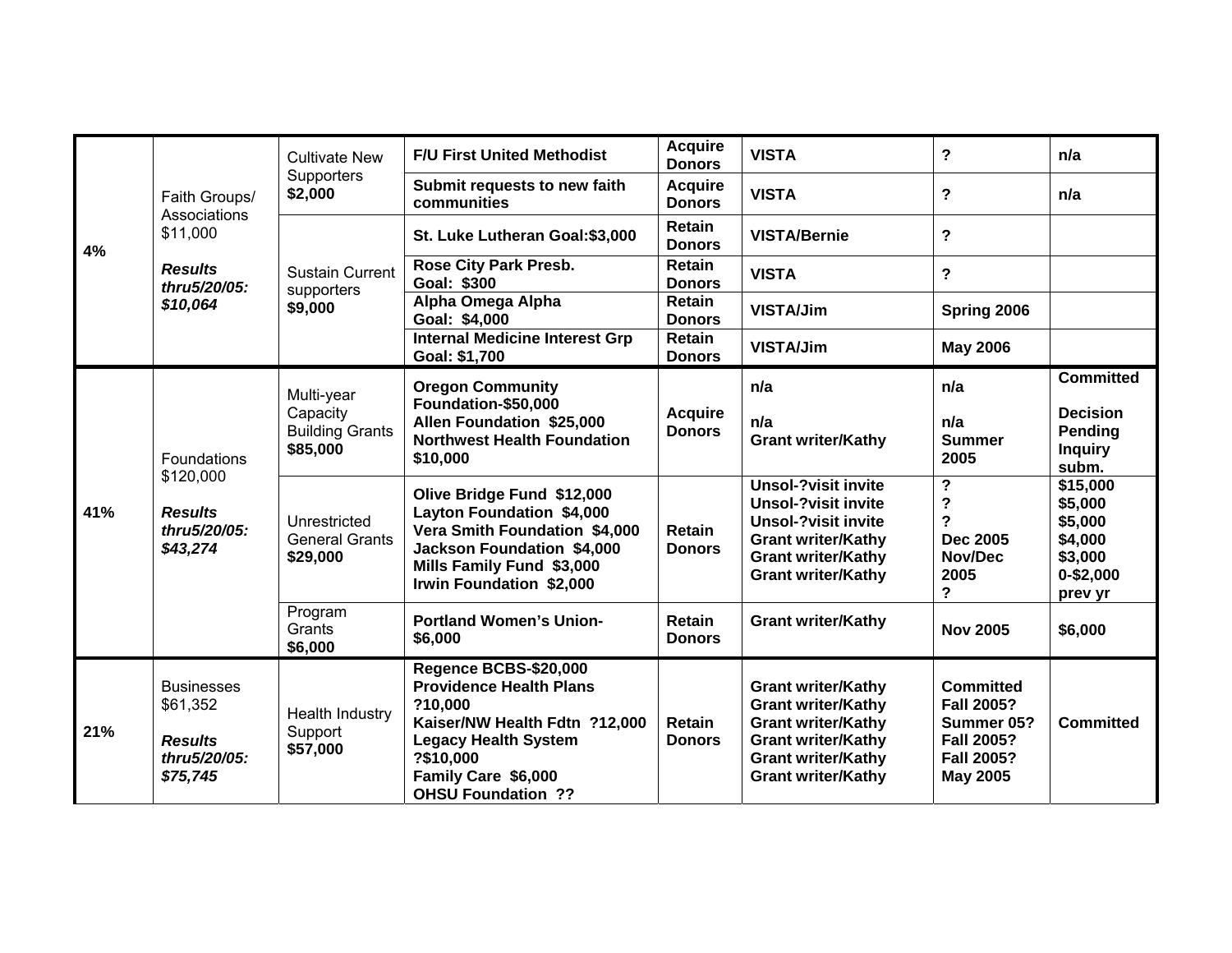| Misc Business<br>\$4,352 | Arognaut: \$2,600<br><b>?business Neighbors</b><br><b>?Latino Businesses</b><br>?Pharmacies/Pharmaceutical<br>Cos<br><b>Banks \$2,000</b> | <b>Acquire</b><br><b>Donors</b> | VISTA ו <mark>?????</mark> | <mark>?????</mark> | n/a |
|--------------------------|-------------------------------------------------------------------------------------------------------------------------------------------|---------------------------------|----------------------------|--------------------|-----|
|--------------------------|-------------------------------------------------------------------------------------------------------------------------------------------|---------------------------------|----------------------------|--------------------|-----|